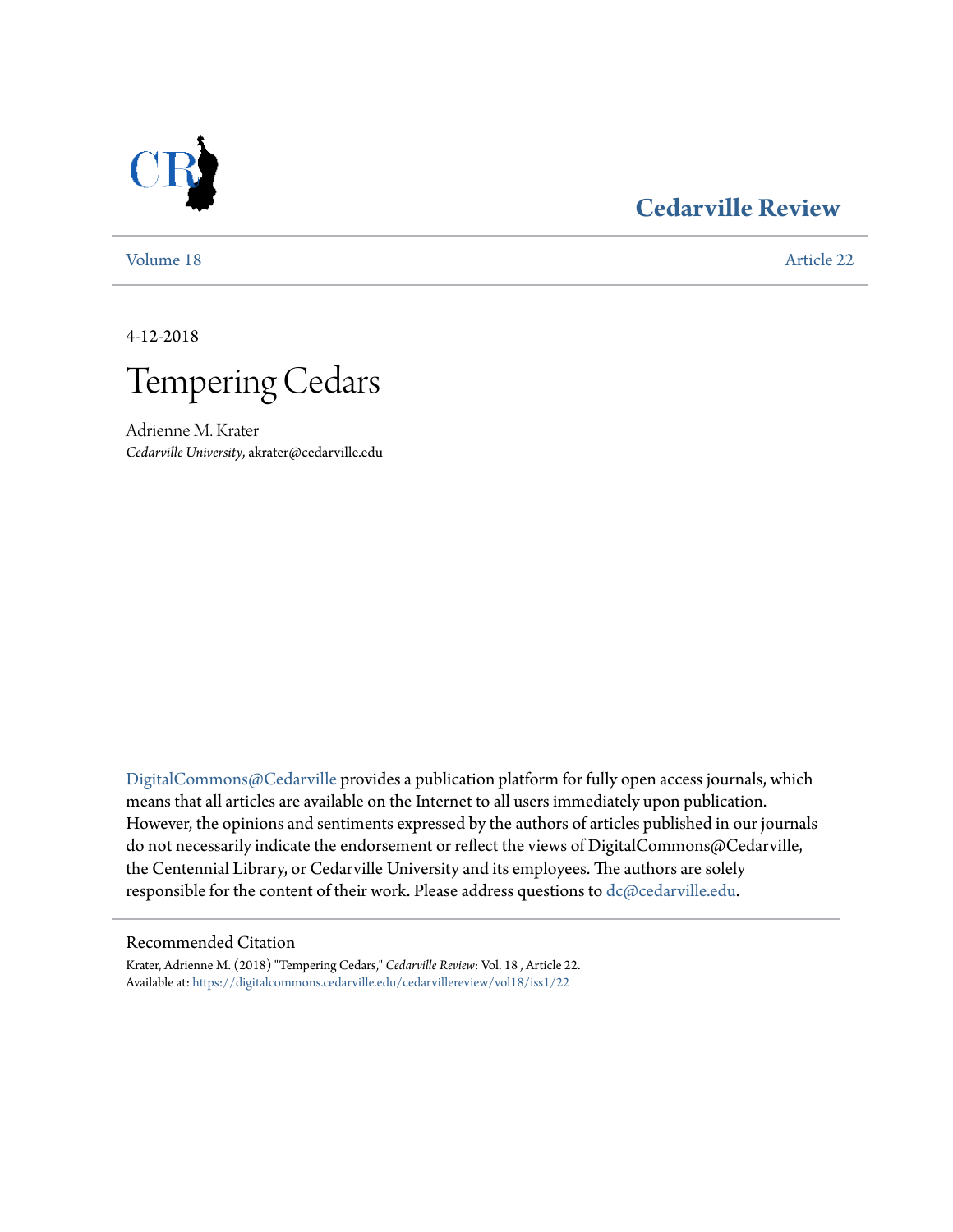## Tempering Cedars

Browse the contents of [this issue](https://digitalcommons.cedarville.edu/cedarvillereview/vol18/iss1) of *Cedarville Review*.

Please see the Editors' Foreword - [A Christian Response to Art and Literature: A Very Short Guide to Images](http://digitalcommons.cedarville.edu/cedarvillereview/vol18/iss1/1/) [and Texts](http://digitalcommons.cedarville.edu/cedarvillereview/vol18/iss1/1/)

**Creative Commons License**<br> **C 0** 

This work is licensed under a [Creative Commons Attribution 4.0 License.](http://creativecommons.org/licenses/by/4.0/)

Follow this and additional works at: [https://digitalcommons.cedarville.edu/cedarvillereview](https://digitalcommons.cedarville.edu/cedarvillereview?utm_source=digitalcommons.cedarville.edu%2Fcedarvillereview%2Fvol18%2Fiss1%2F22&utm_medium=PDF&utm_campaign=PDFCoverPages)



This poetry is available in Cedarville Review: [https://digitalcommons.cedarville.edu/cedarvillereview/vol18/iss1/22](https://digitalcommons.cedarville.edu/cedarvillereview/vol18/iss1/22?utm_source=digitalcommons.cedarville.edu%2Fcedarvillereview%2Fvol18%2Fiss1%2F22&utm_medium=PDF&utm_campaign=PDFCoverPages)